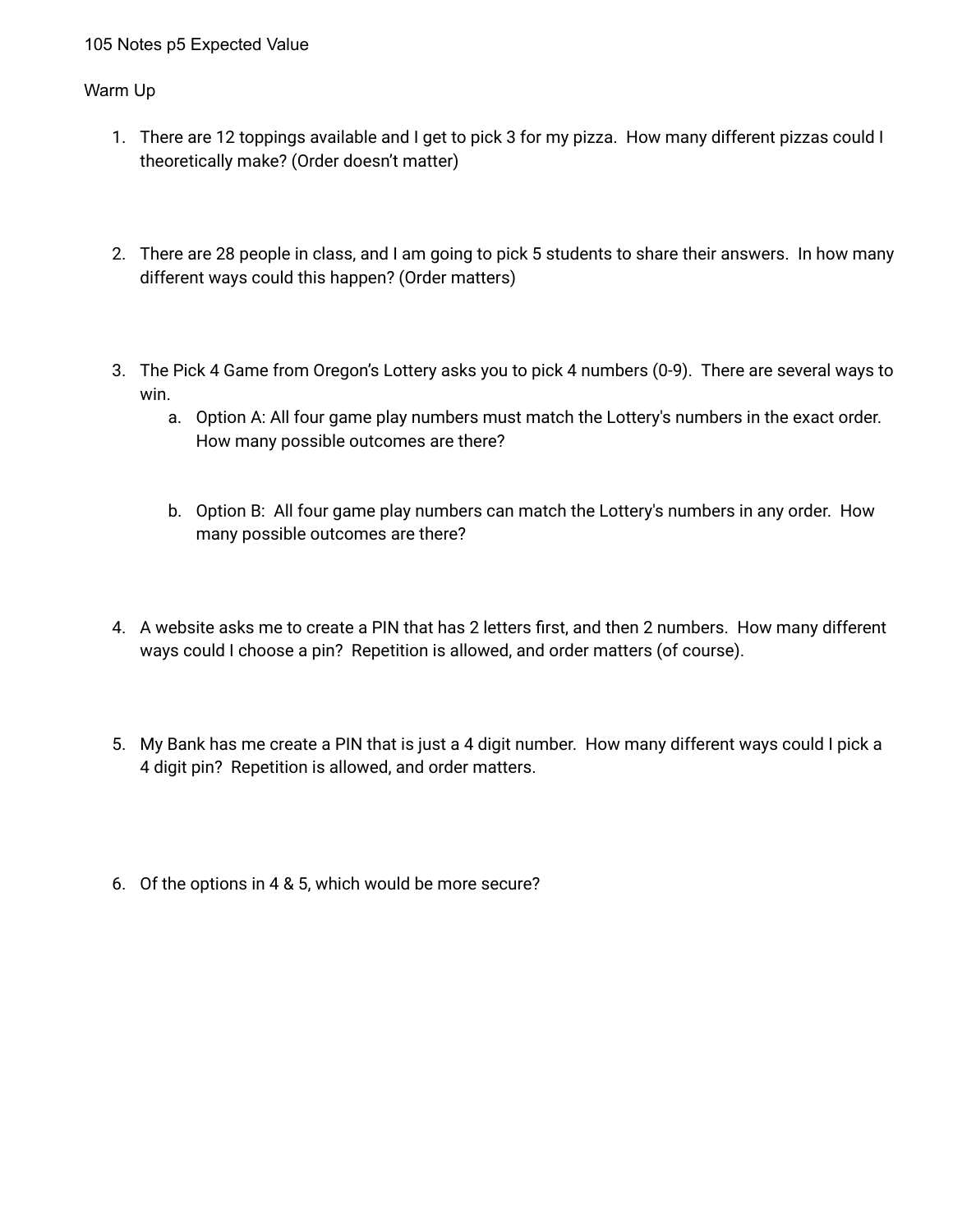# **Expected Value**

Expected value is the average gain or loss of an event in the long run (over many trials).

We can compute the expected value by multiplying each outcome by the probability of that outcome, and then adding up the products.

Expected value is a useful decision making tool.

## **Example 1: Gambling**

I decided to take up gambling, but I'm no good at poker, so I just use a single 6-sided die (singular of dice). I pay \$1 to play. Then I pick a number, and if the die roll matches, I win \$10. If the die roll doesn't match, I pay \$10. Is this a good game for me to play?

|      | probability of event       | amount won or lost | product                                                               |
|------|----------------------------|--------------------|-----------------------------------------------------------------------|
| win  | $\frac{1}{6} \approx 0.17$ | $-1+10=$ \$9       | \$1.53 (\$1.50 if you use<br>a fraction for $\frac{1}{6}$             |
| lose | $\frac{5}{6} \approx 0.83$ | $-1 - 10 = $-11$   | -\$9.13 (\$9.17 if you use<br>a fraction for $\frac{5}{6}$            |
|      |                            |                    | -\$7.60 (-\$7.67 if you use<br>fractions, which are<br>more accurate) |

The expected value is that you lose \$7.60 per game you play (in the long run). Because this game is so bad, nobody wants to play.

2. We decide to change the rules. Now if you lose, you only have to pay \$2. Would you be inclined to play now? Fill in the table to find the expected value or outcome.

|      | probability of event       | amount won or lost | product |
|------|----------------------------|--------------------|---------|
| win  | $\frac{1}{6} \approx 0.17$ |                    |         |
| lose | $\frac{5}{6} \approx 0.83$ |                    |         |
|      |                            |                    |         |